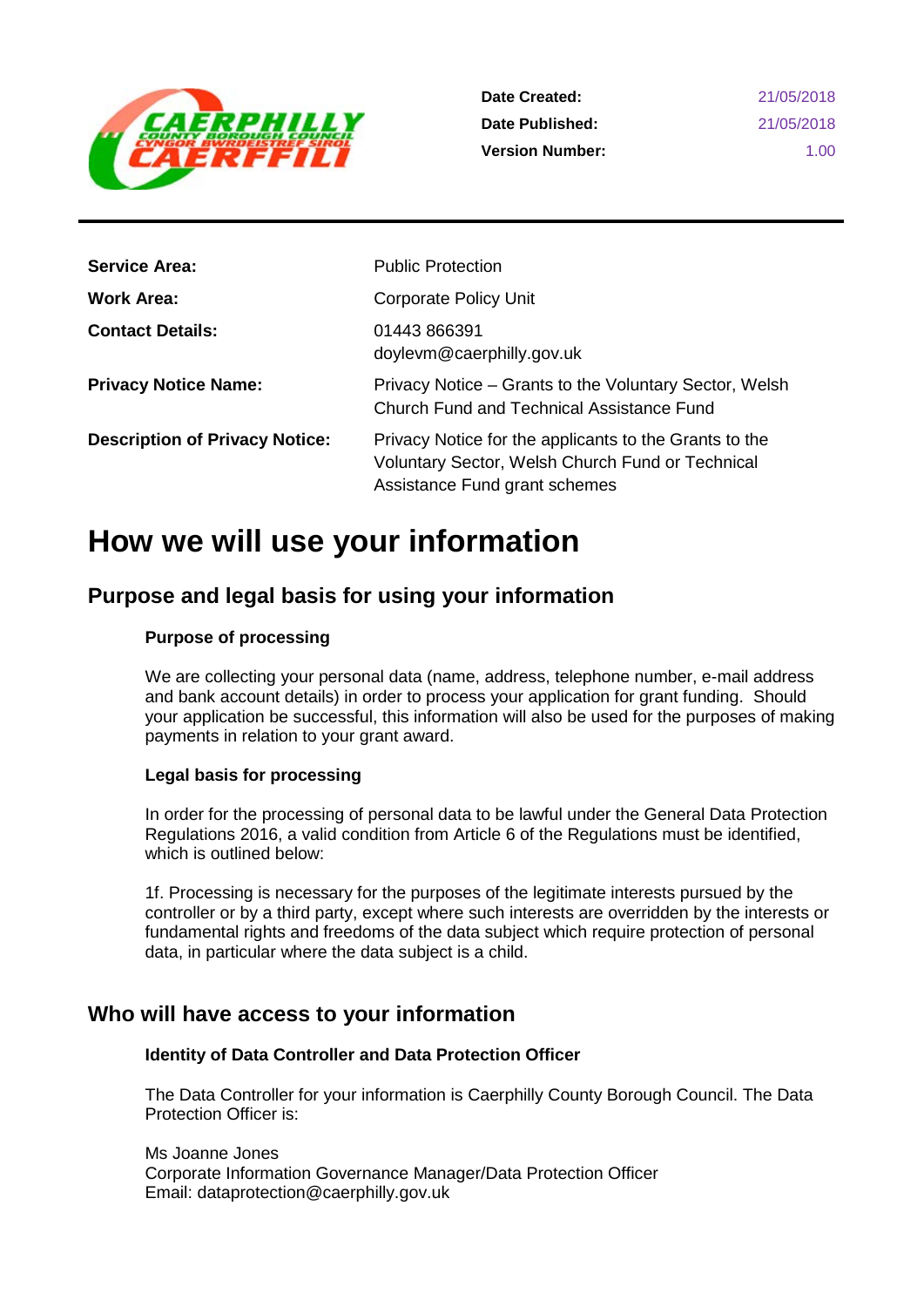Tel: 01443 864322

#### **Details of main users of your information**

The Corporate Policy Unit for the purposes of assessing your grant application and making payments to successful applicants.

#### **Details of any sharing of your information within Caerphilly county borough council**

Officers within our Corporate Finance and Audit Teams will also have access to your information, for the purposes of the administration of the financial affairs of the Authority and Audit purposes.

### **Requests for information**

All recorded information held by Caerphilly County Borough Council may be subject to requests under the Freedom of Information Act 2000, Environmental Information Regulations 2004 and the Data Protection Act 1998.

If the information you provide is subject to such a request, where possible Caerphilly County Borough Council will consult with you on its release. If you object to the release of your information we will withhold your information if the relevant legislation allows.

# **How long will we retain your information**

#### **Details of retention period**

If your grant application is successful, your information will be retained for period of 6 years plus the current year. If your grant information is unsuccessful, your information will be retained for a period of 2 years.

# **Your Rights (inc. Complaints Procedure)**

### **Your rights under the Data Protection**

Data Protection gives data subjects (those who the information is about) a number of rights:

- The right of subject access Application forms for this process are available on our website: [SAR Form](http://www.caerphilly.gov.uk/CaerphillyDocs/Council-and-democracy/sar_form.aspx)
- The right to be informed
- The right of rectification
- The right to erasure
- The right to restrict processing
- The right to object
- The right to data portability
- Rights in relation to automated decision making and profiling.

Further information on your rights is available from: [www.ico.org.uk.](http://www.ico.org.uk/)

To enact your rights please contact the service area detailed on the top of this form.

#### **Complaints Procedure**